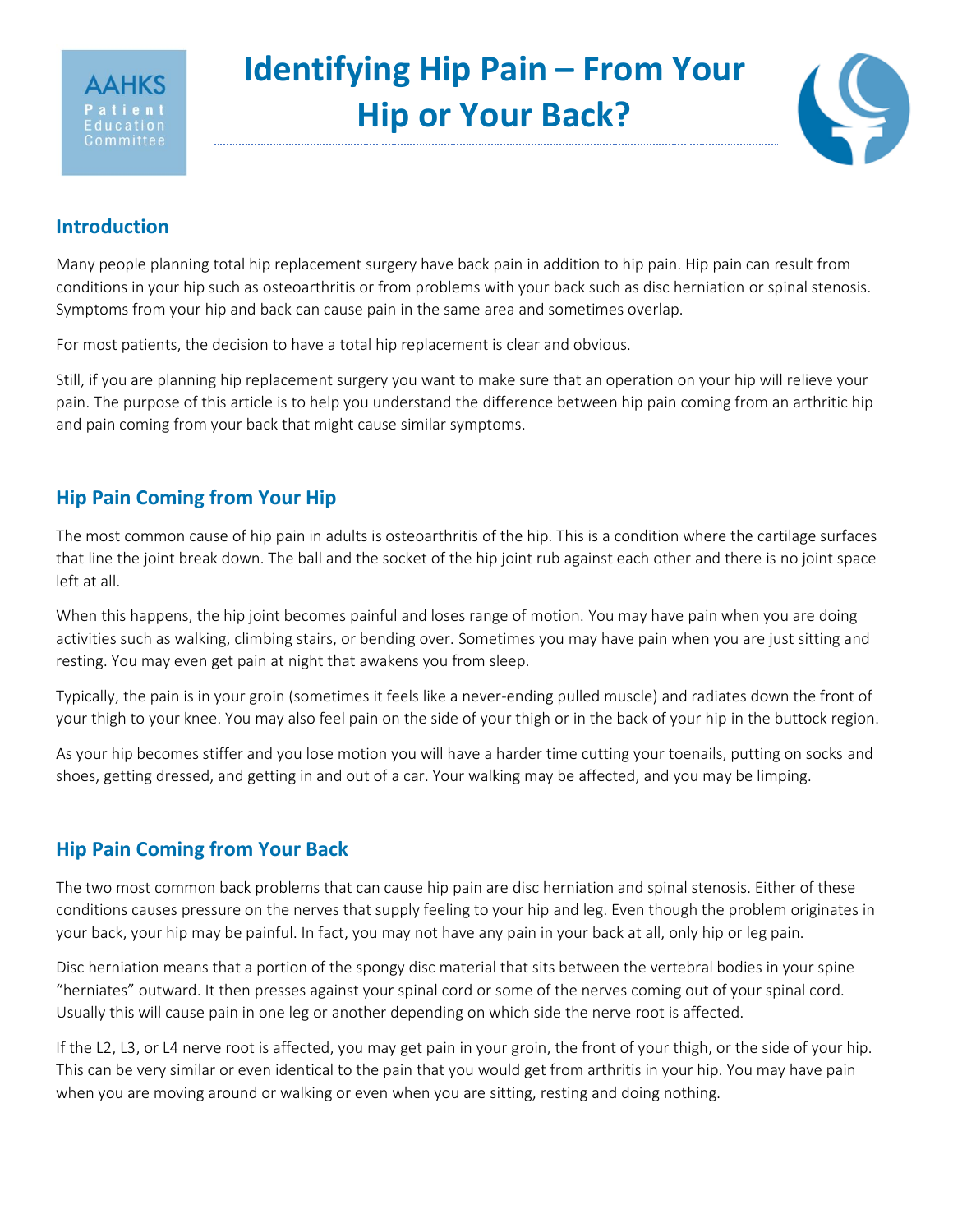

Spinal stenosis is a similar condition usually found in adults over the age of 60. Arthritis in your spine causes pressure on nerve roots and you may feel pain in your hip.

With either of these conditions you may have hip pain similar to pain that you would get from arthritis in your hip.

# **Telling Your Symptoms Apart**

While pain in your hip coming from either your hip or your back may feel similar, there are certain symptoms that may help you to separate the two.

Pain from your hip is usually centered in your groin, goes to the side and back of your hip, and radiates to the front of your thigh. It rarely goes below your knee. There may be local tenderness and movement of the hip may cause pain.

Often you will have decreased mobility in your hip. You may be unable to fully straighten your hip or your leg. You will have difficulty with certain activities of daily living. Sometimes, if the hip is severely arthritic, there may be a crackling sound called crepitus. While some of the pain may be positional, it is typically greater with activity and aggravated by walking.

By contrast, if a problem in your spine is causing your hip pain, you will have good range of motion in your hip joint (putting on shoes and socks and clipping your toenails are often not affected as mentioned above).

Symptoms from a disc herniation or spinal stenosis often radiate down your leg to your ankle and foot well below your hip. There can be numbness in your leg and weakness in your ankle or toes.

You may often have nerve symptoms in your leg which get worse as you bear weight. With spinal stenosis, you may have no symptoms as you begin to walk but then develop burning and numbness followed by pain after you walk a short distance. The pain is then completely relieved by rest and patients often state they can walk more when leaning on a shopping cart (the hunched forward position makes it easier to walk).

Unlike pain coming from your hip, you may experience symptoms in your whole leg. Sometimes back conditions can cause a change in ability to manage bowel and bladder function (something not associated with hip arthritis).

### **Diagnostic Tools**

If the cause of pain cannot be determined by your history and your doctor's examination, imaging studies such as x-ray or MRI may be helpful.

An x-ray of the hip can diagnose osteoarthritis even in its early stages. X-rays will show narrowing of the space between the ball and socket, deformity of the ball of the femur (femoral head), and spurs around the hip joint. In severe cases there will be "bone on bone" with no joint space left at all. In addition, there may be small fluid filled spaces called cysts and hard bone called sclerosis in the femoral head and socket.

X-rays can also diagnose other non- arthritic hip problems such as avascular necrosis (loss of blood flow to the ball of the hip joint) or a bone tumor. In some cases, an MRI may be needed to confirm the diagnosis.

An MRI is usually more helpful than a plain x-ray for pain coming from the spine. While an x-ray of the spine may show some arthritic change, an MRI is needed to show the position of the nerve roots. If there is a disc herniation, the disc

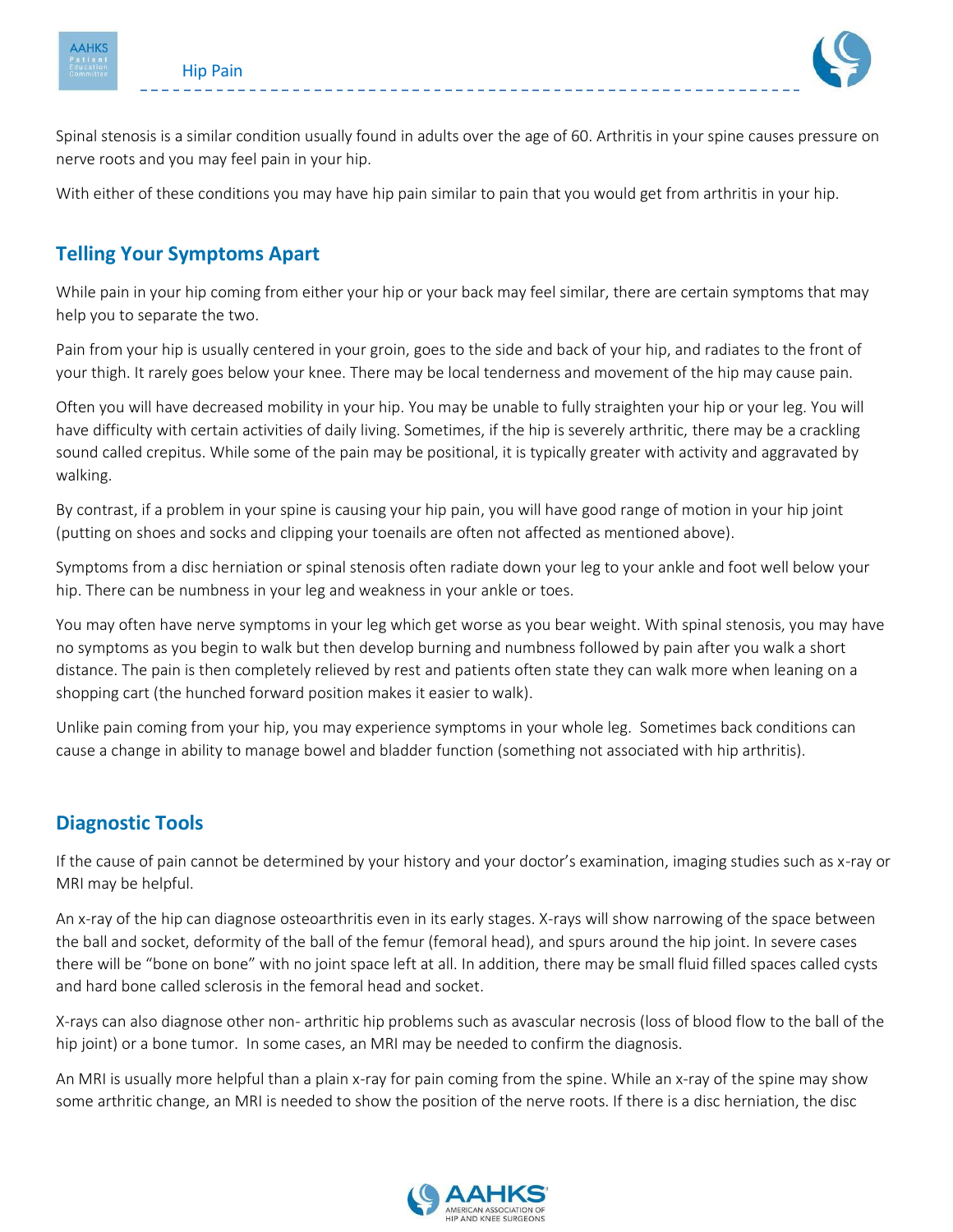

material pressing on the spinal cord or one of the nerve roots will be clearly seen with MRI. In cases of spinal stenosis, an MRI will often show arthritic bone pressing directly on a nerve root.

It is, however, important to correlate the MRI findings with the location of the pain. For example, if the MRI shows pressure on a nerve root going to your right leg and the pain is in your left hip then your back is likely not the source of your hip pain.

### **Further Diagnosis**

Many times, it is easy to separate the source of hip pain coming directly from your hip or from your back. However, if the cause of your pain is not clear from examination and imaging studies, then a procedure may help to make the diagnosis.

A local injection of numbing medicine called lidocaine (similar to the medicine given when you get a tooth pulled or cavity filled) and a steroid preparation can be injected into your hip joint. If this relieves the pain, you'll know that the symptoms are coming from your hip and you are likely to have a good result from hip replacement surgery.

By the same token, an epidural steroid injection into your spine may often relieve the nerve symptoms of a disc herniation or spinal stenosis. If this type of injection helps, then the pain is most likely coming from your spine.

## **Making a Surgical Decision**

It is also possible to have hip pain coming from both your hip and your back at the same time. In this setting, making a decision about which problem to treat first can be difficult. Even if you plan hip or back surgery, the procedure may relieve some but not all of your pain. In some cases, this may mean treating one problem but still having some residual symptoms from the other.

It is therefore important to determine which of the two problems is more severe.

If you have neurologic change such as the loss of feeling in your leg or weakness in your toes, then the back problem should be treated first. If the problem is hip pain alone coming from both your hip and your back, the decision becomes harder. Many patients realize that they have pain from both areas but have a sense of which problem is more severe.

You will need to meet with your orthopaedic surgeon to review your symptoms, physical findings, and imaging studies, such as x-rays or MRI. Your surgeon can offer some recommendations and help you make a decision on how to treat your pain.

Most of the time the decision to have a total hip replacement is straightforward. But if you have any questions about related symptoms, talk to your orthopaedic surgeon.